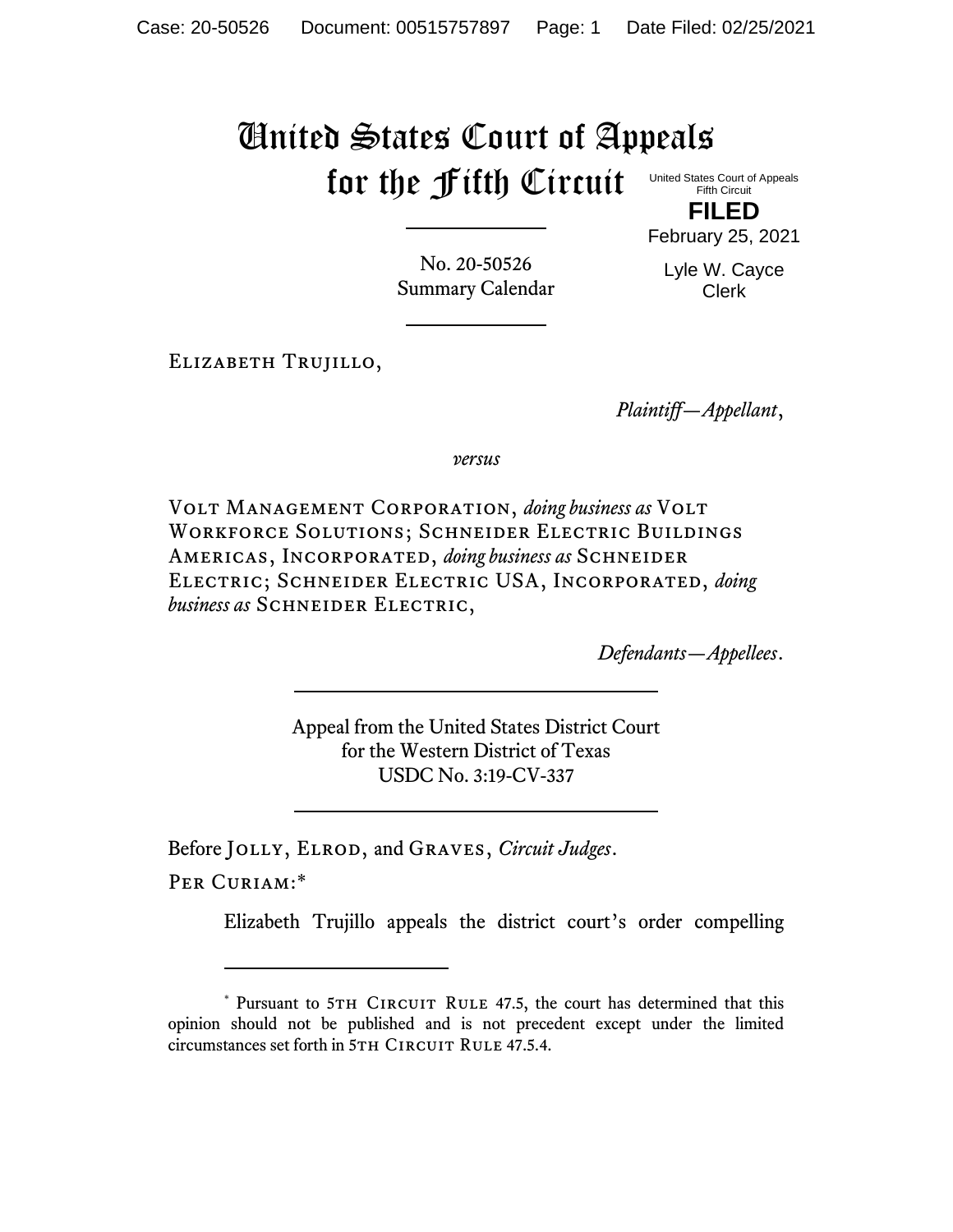arbitration in this case. We AFFIRM.

I.

Trujillo was an employee of Volt, an employee leasing company, where she worked as an on-site coordinator at Schneider Electric and handled human resources functions for employees that Volt leased to Schneider. She alleges that she requested an accommodation for a disability and that that request was denied and that she was terminated for retaliatory reasons. She sued Volt and Schneider in state court.

Schneider removed the case to the United States District Court for the Western District of Texas. Volt filed a motion to compel Trujillo to arbitrate her claims against Volt and Schneider. Volt produced evidence that Trujillo had agreed to arbitration four separate times before and during her employment with Volt. Trujillo argued that the arbitration agreement presented by Volt was deficient for three reasons: (1) Trujillo did not sign the most recent arbitration agreement; (2) Volt did not meet its burden to show it provided Trujillo with notice of an arbitration agreement or that Volt accepted it; and (3) Schneider is a non-signatory to the proffered arbitration. On these grounds, Trujillo opposed Volt's Motion to Compel Arbitration.

The district court granted Volt's Motion to Compel Arbitration and ordered all parties to arbitrate all claims. It held that the arbitration agreement was valid and enforceable as to both Volt and Schneider because Schneider, though a non-signatory to the agreement, had a close relationship with Volt and because Trujillo's claims against Schneider were intertwined with the underlying contract with Volt. Trujillo filed a Motion for Relief from Judgment, which Volt opposed. The district court denied Trujillo's motion and entered a final judgment dismissing Trujillo's suit against both Volt and Schneider. Trujillo timely appealed.

2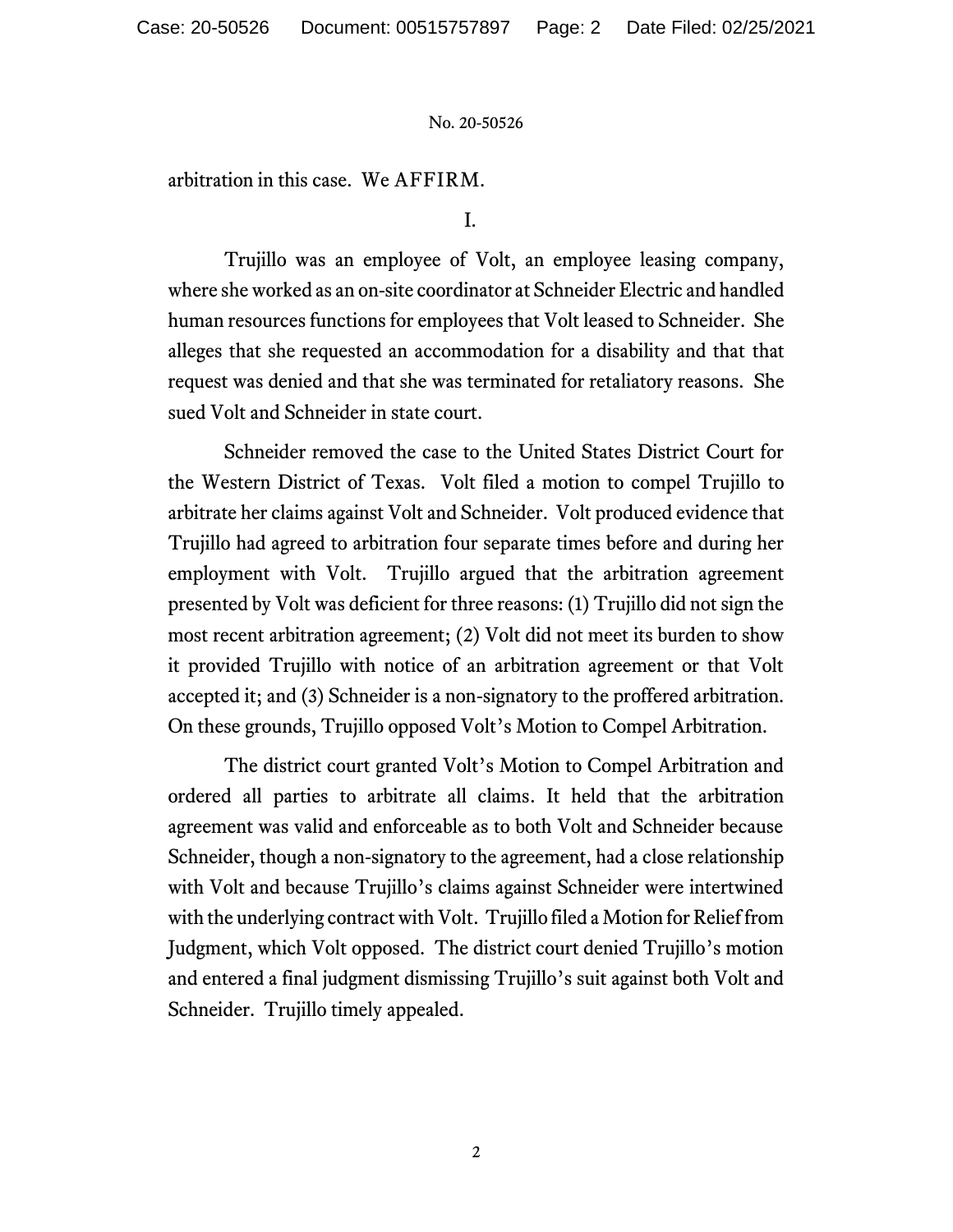### II.

When a district court compels arbitration and dismisses the action, its order is a final judgment and is immediately appealable under the Federal Arbitration Act ("FAA"). *Green Tree Fin. Corp.-Alabama v. Randolph*, 531 U.S. 79, 89 (2000). We review a district court's order compelling arbitration *de novo*. *Hays v. HCA Holdings, Inc.*, 838 F.3d 605, 608 (5th Cir. 2016). However, we review a district court's use of equitable estoppel to compel arbitration for abuse of discretion. *Id*. "A district court abuses its discretion if it premises its decision on an erroneous application of the law or a clearly erroneous assessment of the evidence." *Id*. (quoting *Gross v. GGNSC Southaven, LLC*, 817 F.3d 169, 175 (5th Cir. 2016). We "may affirm the district court's judgment on any basis supported by the record." *Id*. (quoting *In re Complaint of Settoon Towing, LLC*, 720 F.3d 268, 280 (5th Cir. 2013)).

## III.

On appeal, Trujillo argues that the district court erred in granting Volt's Motion to Compel Arbitration and in holding that Trujillo must arbitrate her claims against Schneider even though Schneider is a nonsignatory to the arbitration agreement. We address each of her arguments in turn.

# A.

Trujillo argues that she should not be compelled to arbitrate with Volt and Schneider because she never signed an arbitration agreement.

"Enforcement of an arbitration agreement involves two analytical steps: (1) whether there is a valid agreement to arbitrate; and (2) whether the dispute falls within the scope of that agreement." *Huckaba v. Ref-Chem, L.P.*, 892 F.3d 686, 688 (5th Cir. 2018). Determining whether a valid arbitration agreement existsis a question of state contract law. *Id*. Here, "[u]nder Texas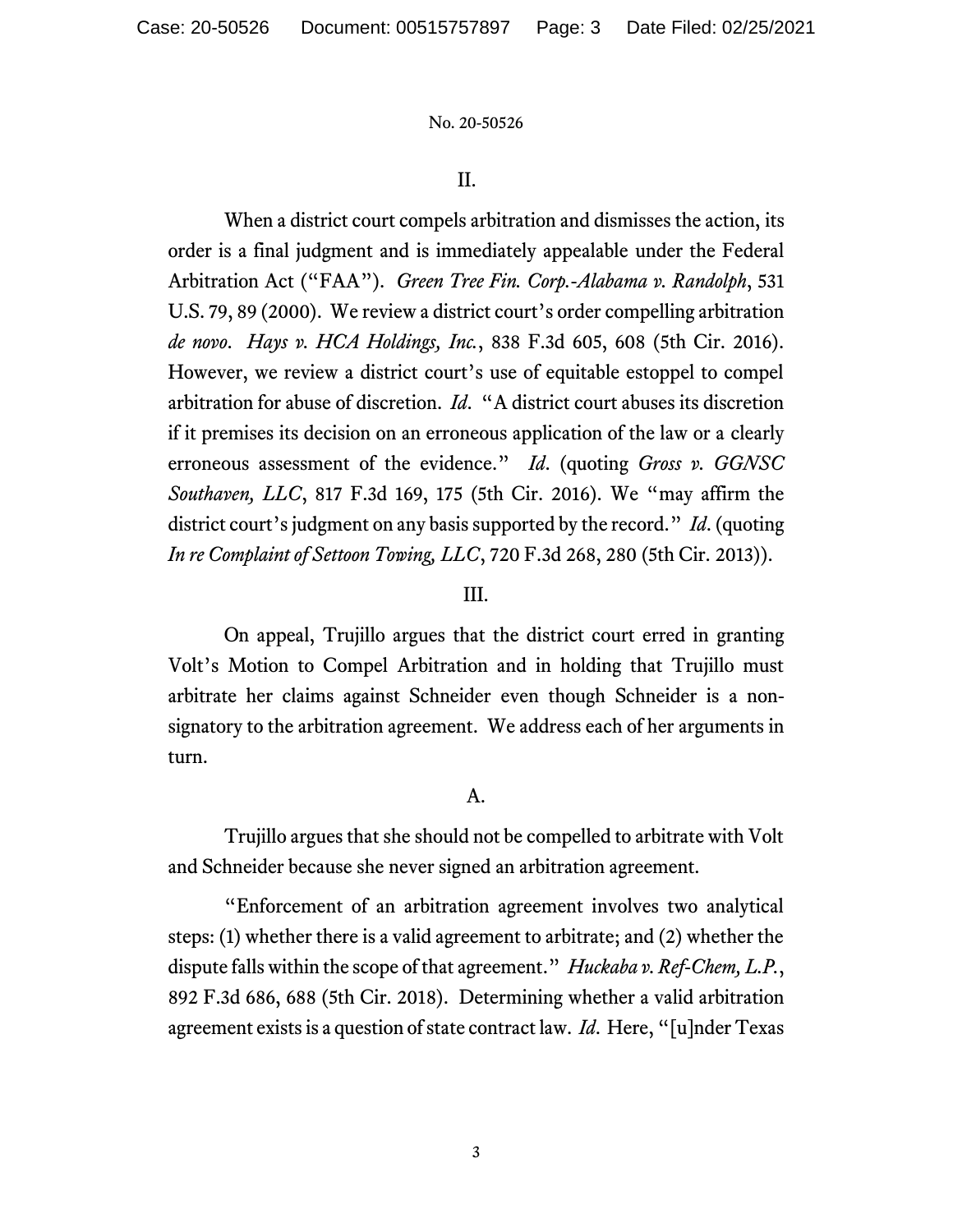law, a binding contract requires: (1) an offer; (2) an acceptance in strict compliance with the terms of the offer; (3) a meeting of the minds; (4) each party's consent to the terms; and (5) execution and delivery of the contract with intent that it be mutual and binding." *Id.* at 689. For the last element, "whether a signature is required to bind the parties is a question of the parties' intent." *Id*. An employer moving to compel arbitration bears the burden of showing that the proffered agreement is valid. *J.M. Davidson, Inc. v. Webster*, 128 S.W.3d 223, 228 (Tex. 2003).

Trujillo argues that she did not sign an arbitration agreement and, therefore, she is not bound to the agreement. However, Trujillo does not challenge: (1) that she completed and submitted the job application that contained an arbitration agreement; (2) that she accepted employment with Volt knowing that, as a condition of employment, she would agree to submit her claims to arbitration; (3) that she continued working for Volt after receiving the Alternative Dispute Resolution policy as part of Volt's employee handbook; nor (4) that her employment claims fall within the scope of the arbitration agreement. Accordingly, the district court determined that Trujillo's argument lacked merit because Volt had established that its arbitration agreements were valid. Volt produced copies of multiple arbitration agreements Trujillo had signed before and during her employment with Volt.

In *Huckaba*, we noted that a signature is not required to bind the parties to a contract unless the parties intended to require a signature. 892 F.3d at 689. In that case, we found that the parties expressly intended to require signatures where the arbitration agreement between them contained language necessitating signatures to give effect to the agreement. *Id*.

Unlike in *Huckaba*, the arbitration agreement here does not contain express language indicating that the parties intended to be bound to the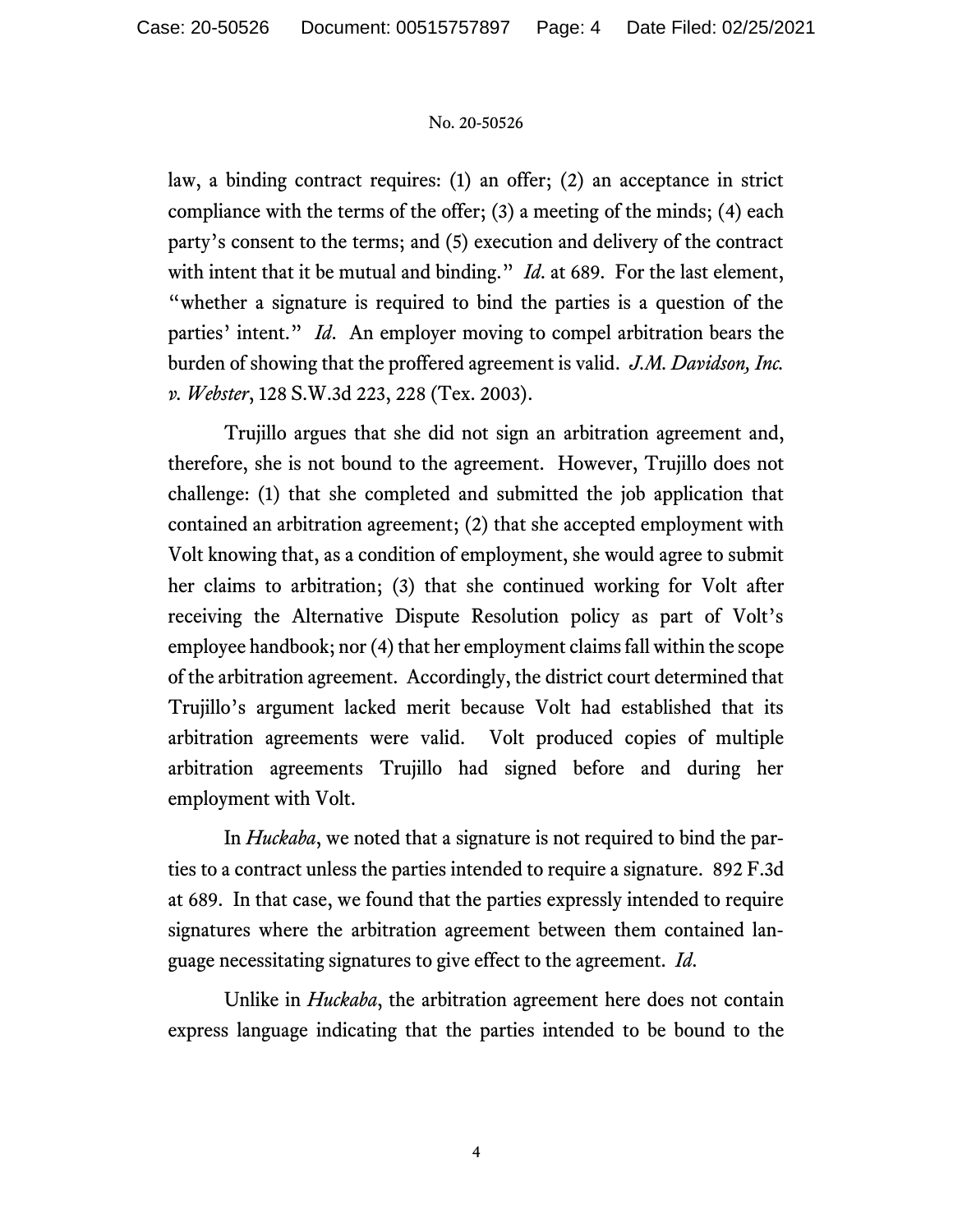arbitration agreement only if the parties signed the agreement. The district court noted that the FAA does not require arbitration agreements to be signed for a court to enforce them. Therefore, the district court determined that the lack of Trujillo's signature on the arbitration agreement did not preclude the court from enforcing the arbitration provision of the contract.

In this case, there is nothing more than a blank signature block that speaks to the party's intent and there is no language that the parties needed to sign the agreements to give it effect. Moreover, "Texas courts have held that a signature block by itself is insufficient to establish the parties' intent to require signatures." *Huckaba*, 892 F.3d at 689. Thus, the district court did not err in holding that the arbitration agreements are valid and enforceable even without Trujillo's signature.

## B.

Trujillo next argues that the district court abused its discretion by determining that Volt had produced competent evidence showing a valid agreement to arbitrate. Trujillo says that Volt's evidence did not comply with the evidentiary standards for a motion for summary judgment.

Under Texas law, a motion to compel arbitration is treated as a motion for partial summary judgment and is subject to the same evidentiary standards. *In re Jebbia*, 26 S.W.3d 753, 756–57 (Tex. App.—Houston [14th Dist.] 2000). This court has determined that "[a]t the summary judgment stage evidence need not be authenticated" so long as it is capable of being presented in an admissible form. *Maurer v. Independence Town*, 870 F.3d 380, 384 (5th Cir. 2017).

The district court held that Volt produced competent evidence showing a valid agreement to arbitrate. The district court based its finding on this court's holding in *Maurer* that in a motion for summary judgment the evidence does not need to be in a format that would be admissible at trial,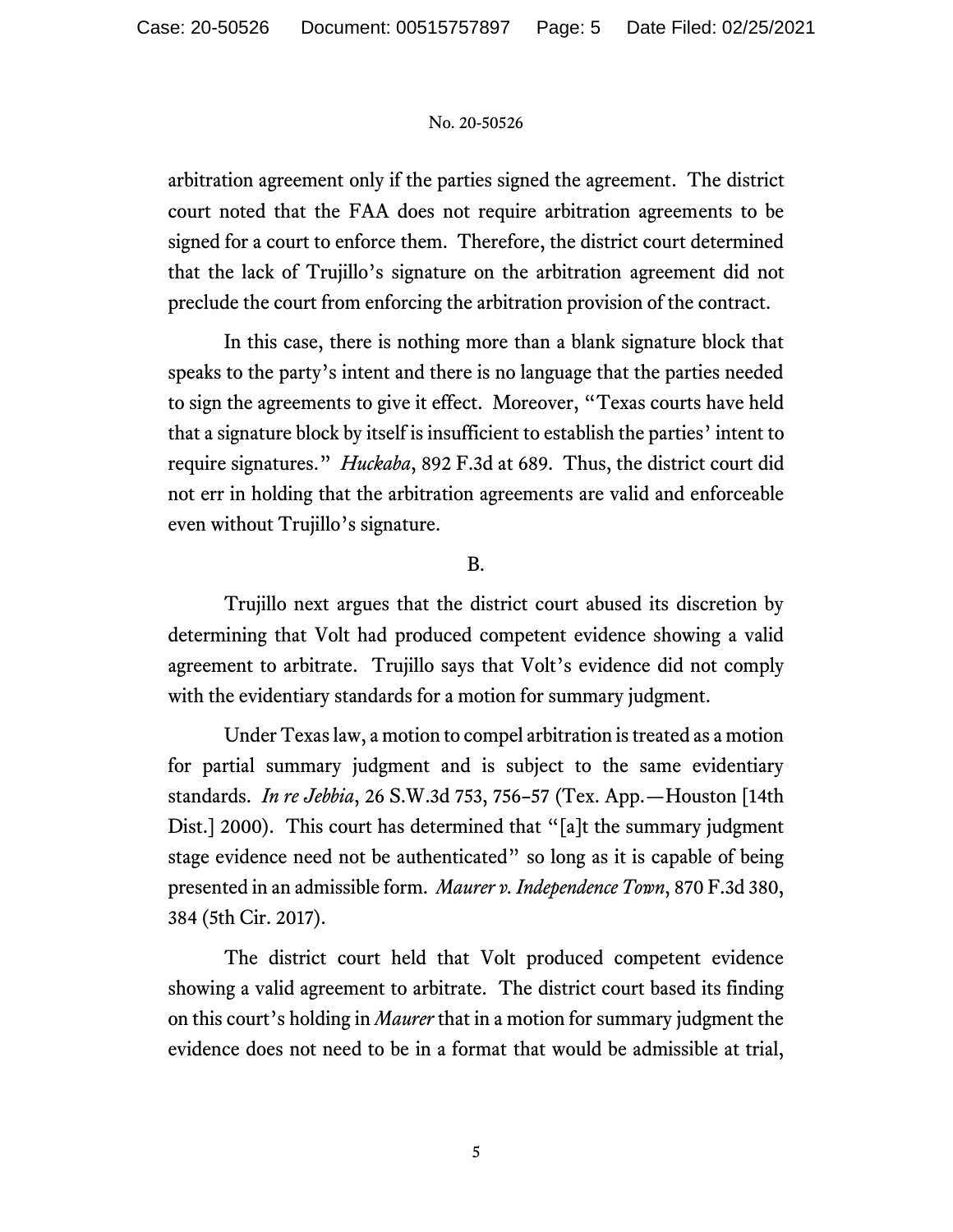rather the party offering the summary judgment evidence must be able to prove the underlying facts at trial with admissible evidence. *See id.* The district court further noted that under the best evidence rule, Trujillo failed to raise a genuine question about the authenticity of Volt's exhibits and also failed to argue why it would be unfair to admit them.

We hold that the district court did not abuse its discretion in determining that Volt had produced competent evidence showing a valid agreement to arbitrate because there is nothing to compel a conclusion that the underlying facts, presented by Volt, would not be able to be proven at trial with admissible evidence.

C.

Finally, Trujillo argues that the district court erred by compelling her to arbitrate her claims against non-signatory Schneider because, under Texas law, intertwined claims estoppel does not apply.

A non-signatory to an arbitration agreement is entitled to compel arbitration "if the relevant state contract law so permits." *Crawford Pro. Drugs, Inc. v. CVS Caremark Corp.*, 748 F.3d 249, 261 (5th Cir. 2014). In this case, the district court compelled arbitration between Trujillo and Schneider on the basis that Trujillo's claims against Volt are intertwined with her claims against Schneider. "Intertwined claims estoppel involves compelling arbitration when a nonsignatory defendant has a 'close relationship' with one of the signatories and the claims are 'intimately founded in and intertwined with the underlying contract obligations.'" *Hays*, 838 F.3d at 610 (quoting *In re Merrill Lynch Trust Co. FSB*, 235 S.W.3d 185, 193–94 (Tex. 2007) (cleaned up). This applies when there is a "tight relatedness of the parties, contracts, and controversies." *Id*. (quoting *JLM Indus., Inc. v. Stolt-Nielsen, SA*, 387 F.3d 163, 177 (2d Cir. 2004)).